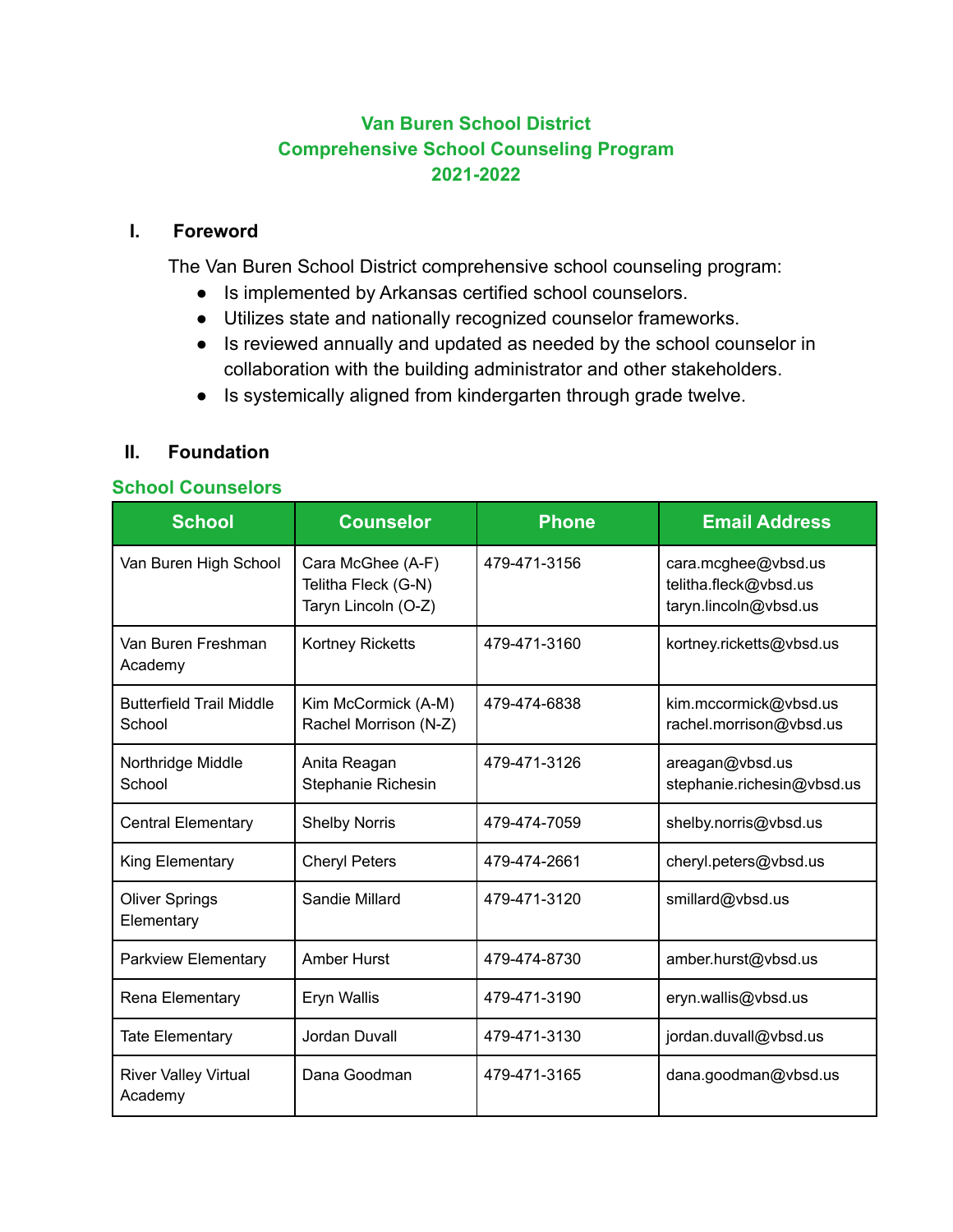### **Beliefs**

- All students have access to high quality school counseling services.
- All students have a right to a safe and supportive learning environment.
- Every student is valuable and treated with dignity and respect.
- Student achievement is improved through the comprehensive school counseling program.
- Learning is a life-long process involving the development of academic, career, and social/emotional skills based on the needs of the whole child.
- Student success requires a partnership between school, family, students and community.
- The American School Counselor Association ethical standards guide the work of the school counseling program and school counselors.

### **Vision Statement**

The Van Buren School District counselors ensure every student will acquire the academic, career and social/emotional skills needed to reach their fullest educational potential. Our goal is for students to successfully manage their lives as healthy, responsible, competent and productive citizens who respect themselves and others.

### **Mission Statement**

Van Buren School Counselors provide equitable access to comprehensive counseling services for all students. The Van Buren Counseling program serves the whole child by equipping all students with a healthy, safe, engaging, supportive and challenging environment. This environment will foster the skills needed to become successful, well rounded citizens prepared to reach their full potential as lifelong learners.

# **Program Goals**

The Van Buren School District will guide students in academic pursuits, career planning, and social and emotional learning using the SMART format. Each school will focus on specific goals based on student needs through a multilevel data review which include data analysis, use of time reviews, program results, and communication and contact with administrators, parents, students, and stakeholders.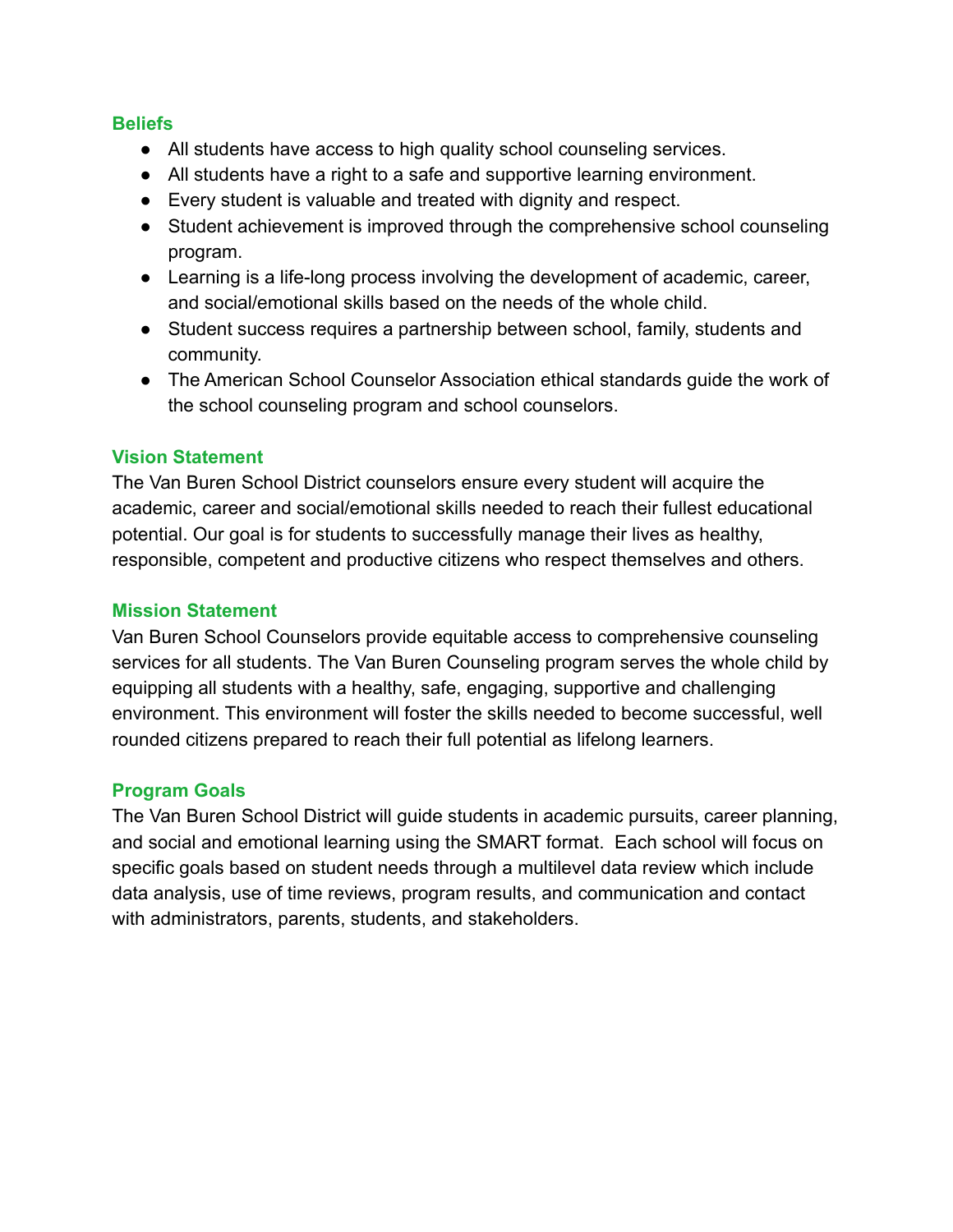# **2022 Van Buren School District Program Goal**

Since COVID, our district has seen a rise in attendance issues. It is our goal to work with families and students to increase school attendance by **3%** from the 2021 school year.

### **Strategies**

- Administration will use eSchool data to track unexcused absences
- Counselors will bridge the gap between school and families to determine needs and provide resources.
- Counselors will work with students and families to set individual goals.
- Counselors and administrators will communicate with local agencies to provide outside resources when necessary.

# **Action Steps**

- Using eSchool reports, administrators will identify students with attendance issues and refer them to counselors.
	- Attendance Issues: more than 5 unexcused absences.
- Administrators or counselors contact families in attendance crisis at 5, 8, and 10 days of unexcused absences.
- Administrators will contact juvenile authorities if necessary based on district compliance to the attendance policy.

# **School Counselor Actions**

- Addressing student reports and gathering information to determine student needs and next steps.
- Individual and small group counseling.
- Parent contact to help determine needs.
- Secondary counselors provide career counseling and goal setting.
- Counselors stay connected with community resources to help provide students with additional outside resources.
- Classroom counseling sessions.

# **Others' Actions Supporting the Goal**

- School Resource Officers go on home visits.
- School based counselors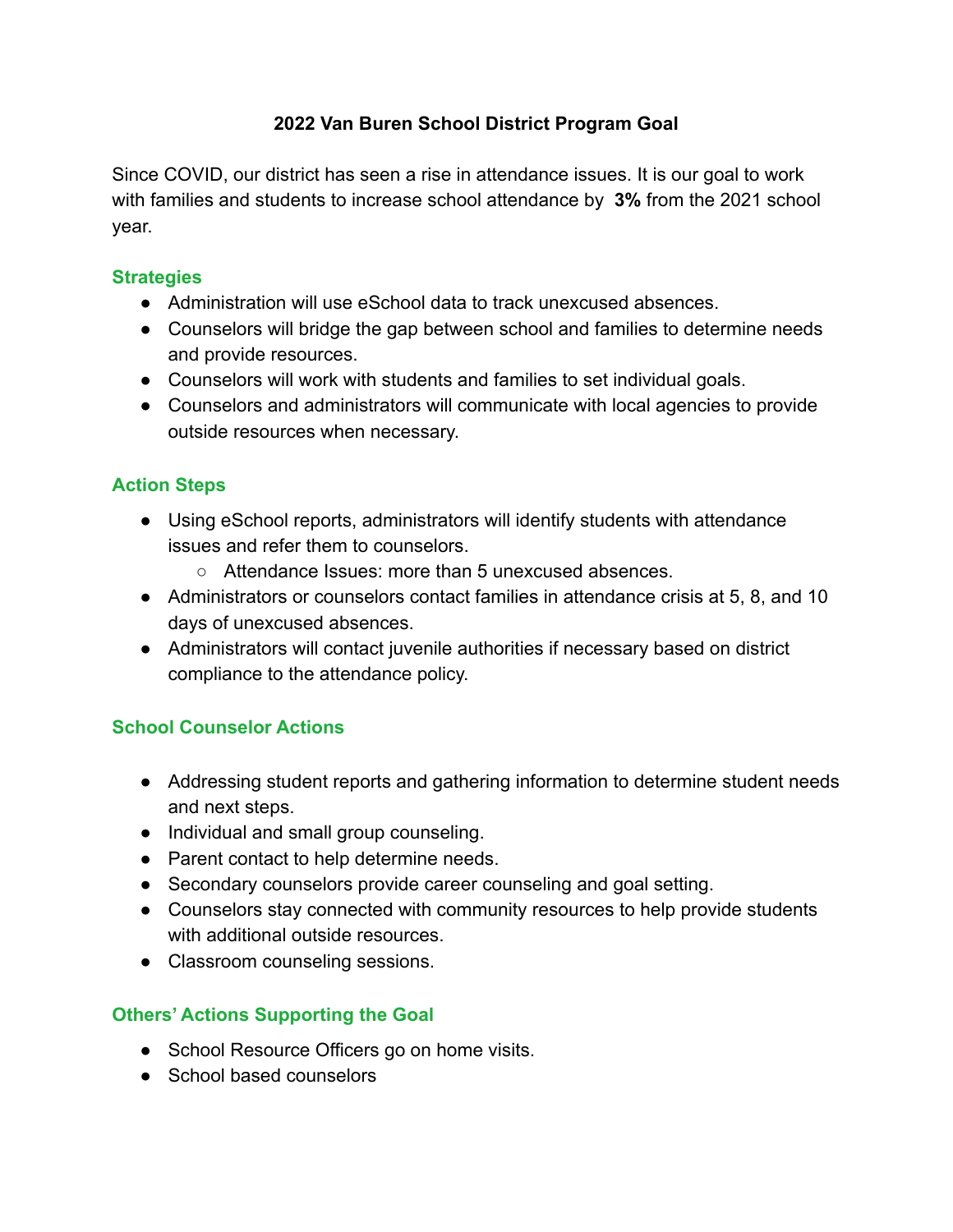- Our district offers a virtual learning environment through the River Valley Virtual Academy.
- Our district offers an alternative learning environment through ArchFord Co-op. Secondary students have the opportunity to participate in the HUB program. HUB provides a flexible schedule for students.

# **2021 Van Buren School District Program Goal**

Bullying reports have increased district wide, impacting the safe environment desired for all students.

To determine the increase or decline in the number of bullying reports, the district will use the following measures:

- eSchool bullying documentation
- reported bullying incident
- student survey data
- number of reports to the anonymous tip line

Our goal is to decrease the percentage of bullying incidents by **1%** during the 2020-2021 school year**.**

# **Strategies**

- District bullying curriculum provided by committee.
- Bullying curriculum was implemented by teachers and supported by counselors.
- District provided a guest speaker. (Due to COVID restrictions, speaker was postponed)

# **Action Steps**

The district has started to address bullying with a proactive approach by creating a committee with representatives from different building levels such as elementary, middle level, secondary and administration to draft ideas for activities that could bring awareness to the issue.

- October was highlighted as National Bullying Prevention Month with a district created social media campaign titled " #Pointoutkindness."
- Classroom lessons were created at each building level for teachers to share with students during advisory. Some lessons were displayed in both middle schools as students created visual representations of pledging to stop bullying.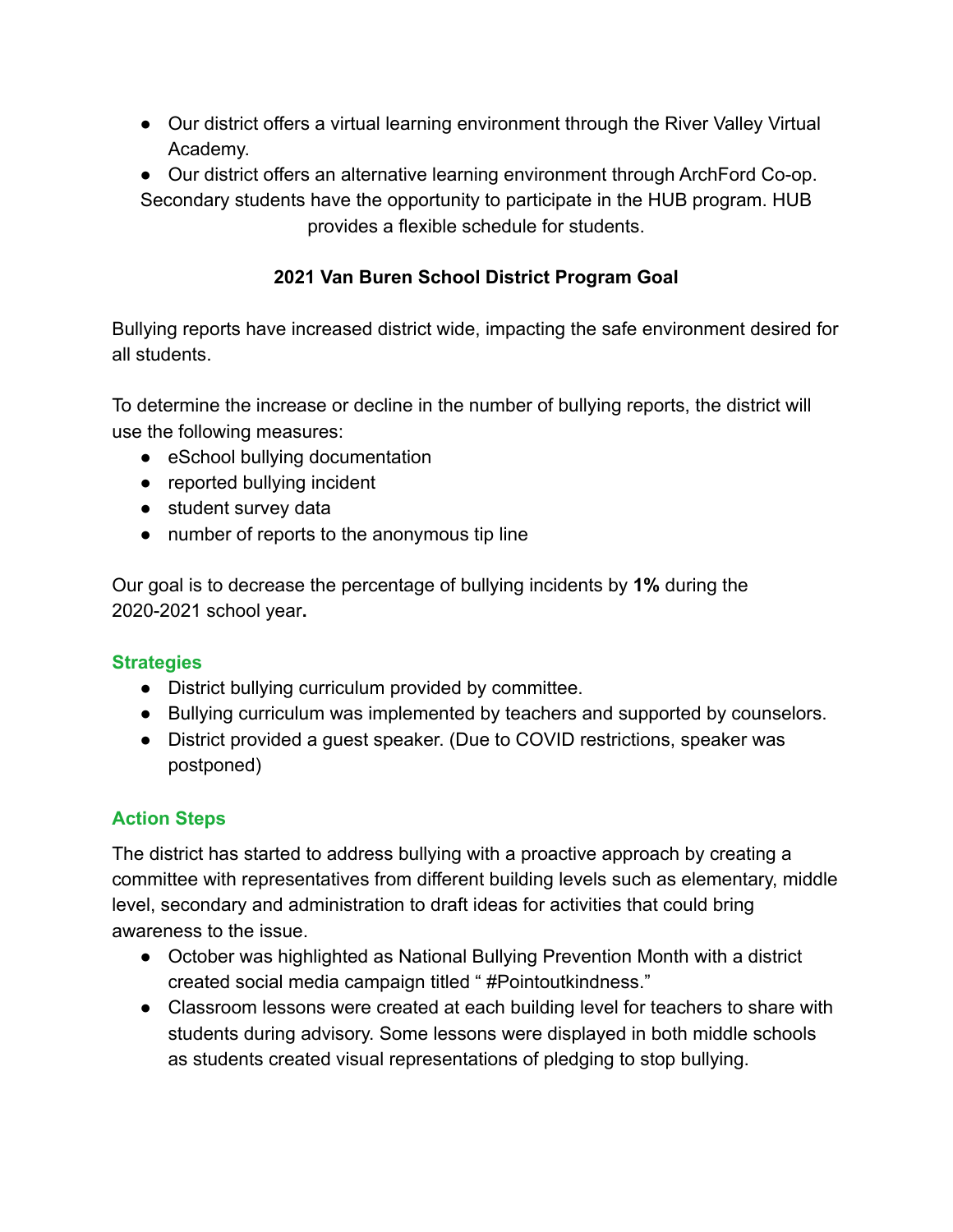- A guest speaker presented to campuses to highlight personal and uplifting messages to encourage students to make a positive impact in their social surroundings.
- Student creativity was elicited by artwork samples in a contest supporting the theme of #Pointoutkindess, with winning artwork being announced and displayed at each building level**.**

### **School Counselor Actions**

- Addressing student reports and gathering information to determine student need and next steps
- Individual and small group counseling
- Parent newsletters and social media bullying awareness posts
- Intervention including restorative justice and de-escalation strategies with follow-up
- Classroom counseling

# **Others' Actions Supporting the Goal**

- School Resource Officer lessons pertaining to bullying
	- Curriculum with bullying lessons to be presented in classrooms
- Consistent building-level consequences to bullying
	- Administrators documenting and
- Administrator/Counselor follow-up discussions to identify repetitive behaviors
- School based counselors available to all students

# **Reflection of 2021 Goal**

- **● Strengths**
	- Each building has a full-time School Resource Officer
	- Educational resources that highlight bullying resources
	- Positive referrals for kindness
- **● Barriers to Success**
	- Communication
	- Lack of understanding of what constitutes bullying
	- Stakeholder awareness and partnership
- **Outcomes**
	- Review bullying data in eSchool
		- 2019-2020: 12 bullying incidents\*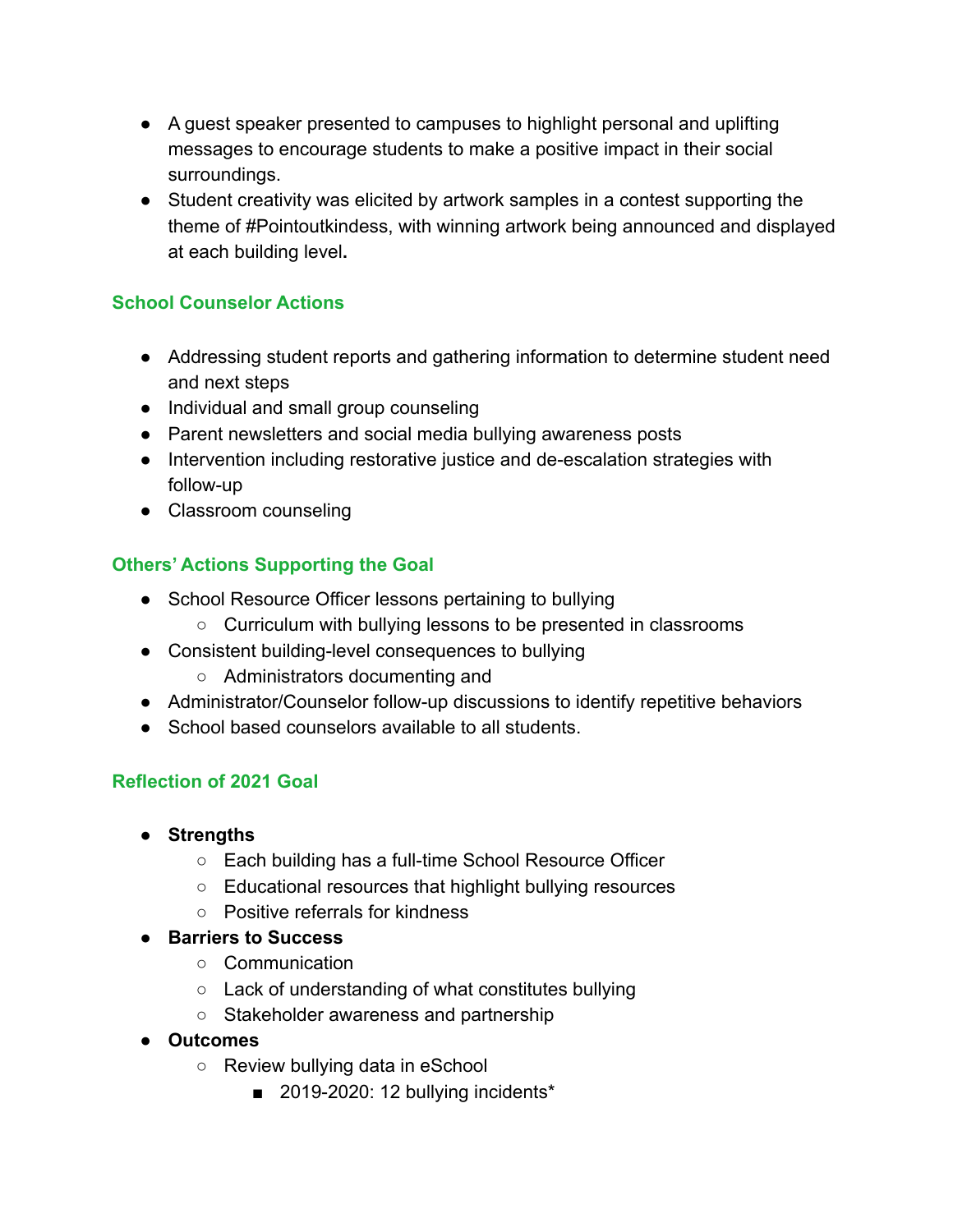- 2020-2021: 25 bullying incidents
- 2021-2022 (fall semester): 2 bullying incidents
- \*Due to COVID, data may be skewed or incomplete.

#### **III. Management**

#### **Use of Time**

Counselors' use of time should support the expectation that they spend 90 percent of their time providing direct services to students, staff, and families, and the remainder is spent on program management. The following percentages of time serve as a guide for school counselors and administrators when determining the time their program needs to spend in each of the components. The time percentages are designed to be programmatic, not counselor specific. Counselors are encouraged to allot times based on program priorities and needs.

|                                                                   | <b>Planned Use of Time</b>                                      |                                                                                            | <b>Recommended</b> |
|-------------------------------------------------------------------|-----------------------------------------------------------------|--------------------------------------------------------------------------------------------|--------------------|
| <b>Direct</b><br>Services to<br><b>Students</b>                   | Delivering school counseling core<br>curriculum                 | <b>Provides developmental</b><br>curriculum content in a<br>systematic way to all students | 90% or more        |
|                                                                   | Individual student planning                                     | Assists students in the<br>development of educational,<br>career, and personal plans       |                    |
|                                                                   | <b>Responsive services</b>                                      | <b>Addresses the immediate</b><br>concerns of students                                     |                    |
| <b>Indirect</b><br><b>Services for</b><br><b>Students</b>         | <b>Referrals, consultation and</b><br>collaboration             | Interacts with others to provide<br>support for student achievement                        |                    |
| Program<br><b>Planning and</b><br><b>School</b><br><b>Support</b> | Foundation, management and<br>accountability and school support |                                                                                            | 10% or less        |

### **Annual Conference**

An administrative annual conference will be held. The conference clarifies the school counselor's roles and responsibilities.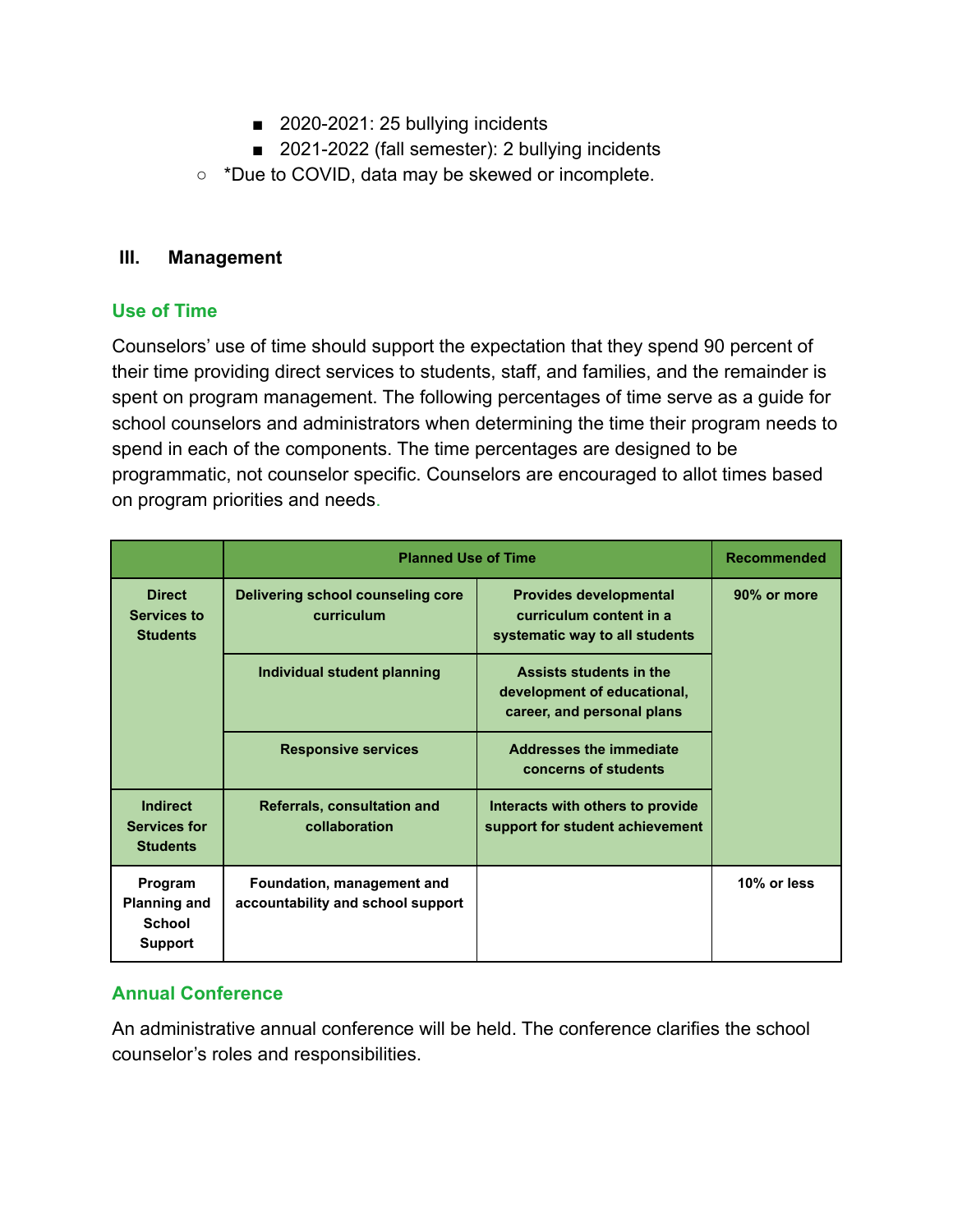### **Advisory Council**

The counseling program includes provisions for an advisory council. The council advises on school counseling program goals, reviews program results, makes recommendations, and advocates for the school counseling program.

#### **Calendars (Annual and Weekly)**

Annual calendars are developed, implemented, and shared with stakeholders. Weekly calendars are developed and implemented for school counselors and stakeholders as needed.

### **ASCA School Counselor Professional Competencies and Ethical Standards**

- ASCA School Counselor Professional Standards and Competencies and Ethical **Standards** <https://www.schoolcounselor.org/asca/media/asca/home/SCCompetencies.pdf>
- The counselor abides by Code of Ethics for Arkansas Educators [http://dese.ade.arkansas.gov/divisions/educator%20effectiveness/plsb-professional-ethic](http://dese.ade.arkansas.gov/divisions/educator%20effectiveness/plsb-professional-ethics-discipline/code-of-ethics-for-arkansas-educators) [s-discipline/code-of-ethics-for-arkansas-educators](http://dese.ade.arkansas.gov/divisions/educator%20effectiveness/plsb-professional-ethics-discipline/code-of-ethics-for-arkansas-educators)

#### **IV. Delivery**

The delivery system addresses how the school counseling program will be implemented. This section describes the activities, interactions, and areas in which school counselors work to deliver the program through direct and indirect services.

#### **Direct Services**

| Classroom Lessons | At the elementary level, school counselors deliver classroom lessons<br>to individual classrooms on a monthly schedule. These lessons are no<br>more than 40 minutes in length and counselors deliver no more than<br>three per day or 10 per week. These lessons will include social and<br>emotional learning topics like those provided in the G.U.I.D.E for Life.<br>Career planning and exploration activities will also be covered. |
|-------------------|-------------------------------------------------------------------------------------------------------------------------------------------------------------------------------------------------------------------------------------------------------------------------------------------------------------------------------------------------------------------------------------------------------------------------------------------|
|                   | At the middle school level, school counselors work with advisory<br>teachers to ensure the delivery of weekly classroom lessons on social<br>and emotional learning like those provided in the G.U.I.D.E for life,<br>involvement in school and activities, grades and learning progress,<br>and career planning.                                                                                                                         |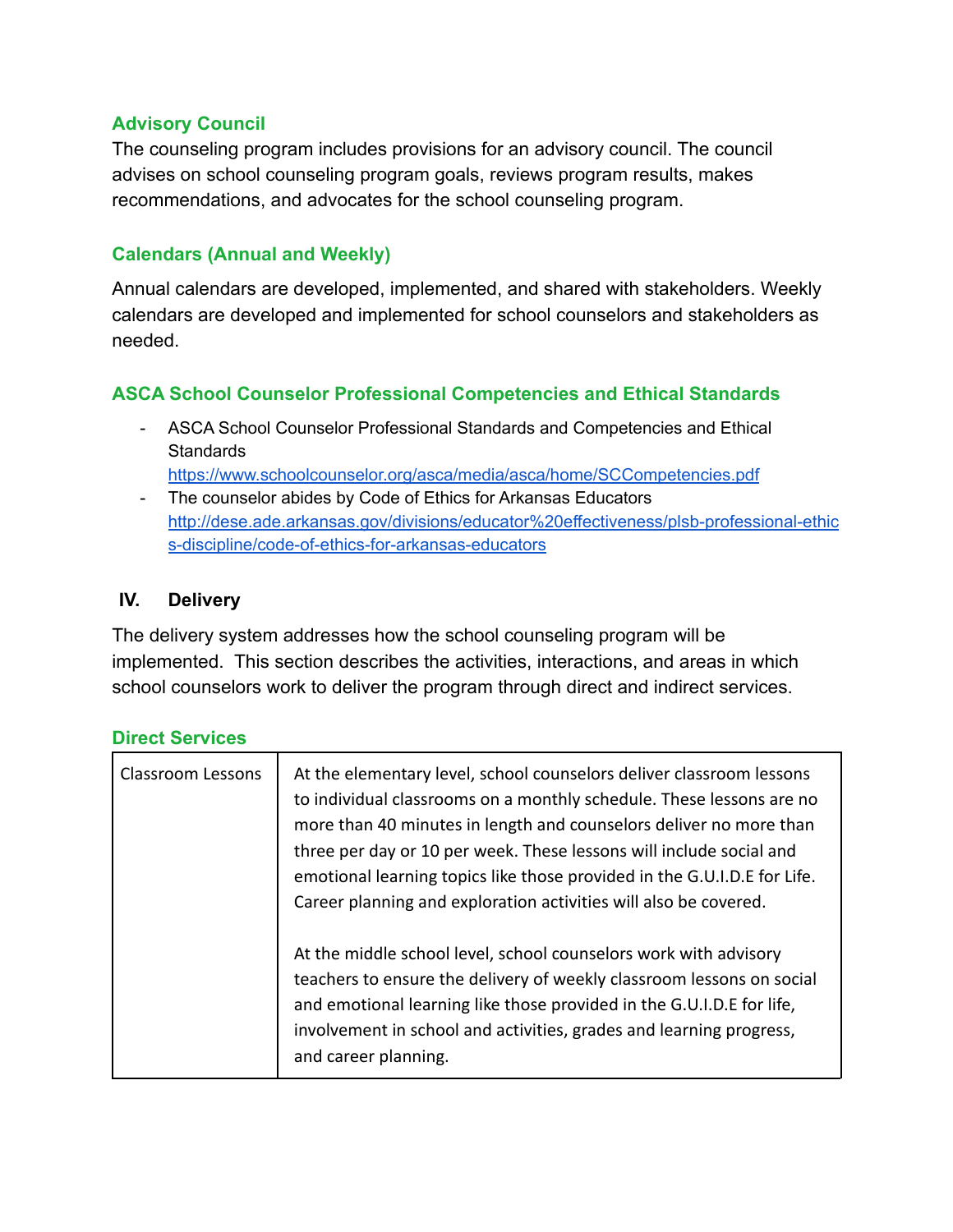|                                           | At the secondary level, school counselors work with CAPS Advisors<br>to deliver lessons in course planning and career guidance, grades<br>and learning progress, preparation for college admissions, and social<br>and emotional learning topics like those provided in the G.U.I.D.E.<br>for Life.                                                                                                                                                                                                                                                                                                                                                                                                                                                                                                                                                                                                                                                                                                                                                                |  |
|-------------------------------------------|--------------------------------------------------------------------------------------------------------------------------------------------------------------------------------------------------------------------------------------------------------------------------------------------------------------------------------------------------------------------------------------------------------------------------------------------------------------------------------------------------------------------------------------------------------------------------------------------------------------------------------------------------------------------------------------------------------------------------------------------------------------------------------------------------------------------------------------------------------------------------------------------------------------------------------------------------------------------------------------------------------------------------------------------------------------------|--|
| Individual and<br><b>Group Counseling</b> | District counselors meet with individual students as needed based on<br>referrals from teachers, administrators, parents, and other students.<br>Counselors follow up with students and/or refer them to the<br>appropriate resources to meet their specific needs.<br>District counselors organize small groups based on identified<br>student needs. Examples of topics addressed include behavioral<br>interventions, attendance concerns, grief counseling, college and<br>career planning, and interpretation of test scores.                                                                                                                                                                                                                                                                                                                                                                                                                                                                                                                                 |  |
|                                           |                                                                                                                                                                                                                                                                                                                                                                                                                                                                                                                                                                                                                                                                                                                                                                                                                                                                                                                                                                                                                                                                    |  |
| Responsive<br>Services                    | District counselors address immediate or short term needs as they<br>occur. This includes crisis counseling and intervention as well as<br>referrals to outside resources as needed.                                                                                                                                                                                                                                                                                                                                                                                                                                                                                                                                                                                                                                                                                                                                                                                                                                                                               |  |
| <b>Suicide Prevention</b>                 | In the Van Buren School District, suicide prevention includes the<br>following activities:<br>Training teachers and staff to recognize the warning signs for<br>$\bullet$<br>students having suicidal ideations<br>Training students to recognize the warning signs for suicidal<br>ideations and encouraging them to speak to a trusted adult if<br>they have concerns about another student<br>Posting suicide hotline information throughout the school<br>buildings and on the website<br>Taking the appropriate steps when a student is identified as<br>$\bullet$<br>possibly suicidal. School counselors conference with students<br>and determine their level of risk based on a screener. School<br>counselors act according to the best interest of the student.<br>Actions may include contacting parents/guardians,<br>encouraging students and families to seek counseling services<br>and/or offering a referral for school-based mental health<br>services, or calls to crisis centers or mental health facilities for<br>professional assessments. |  |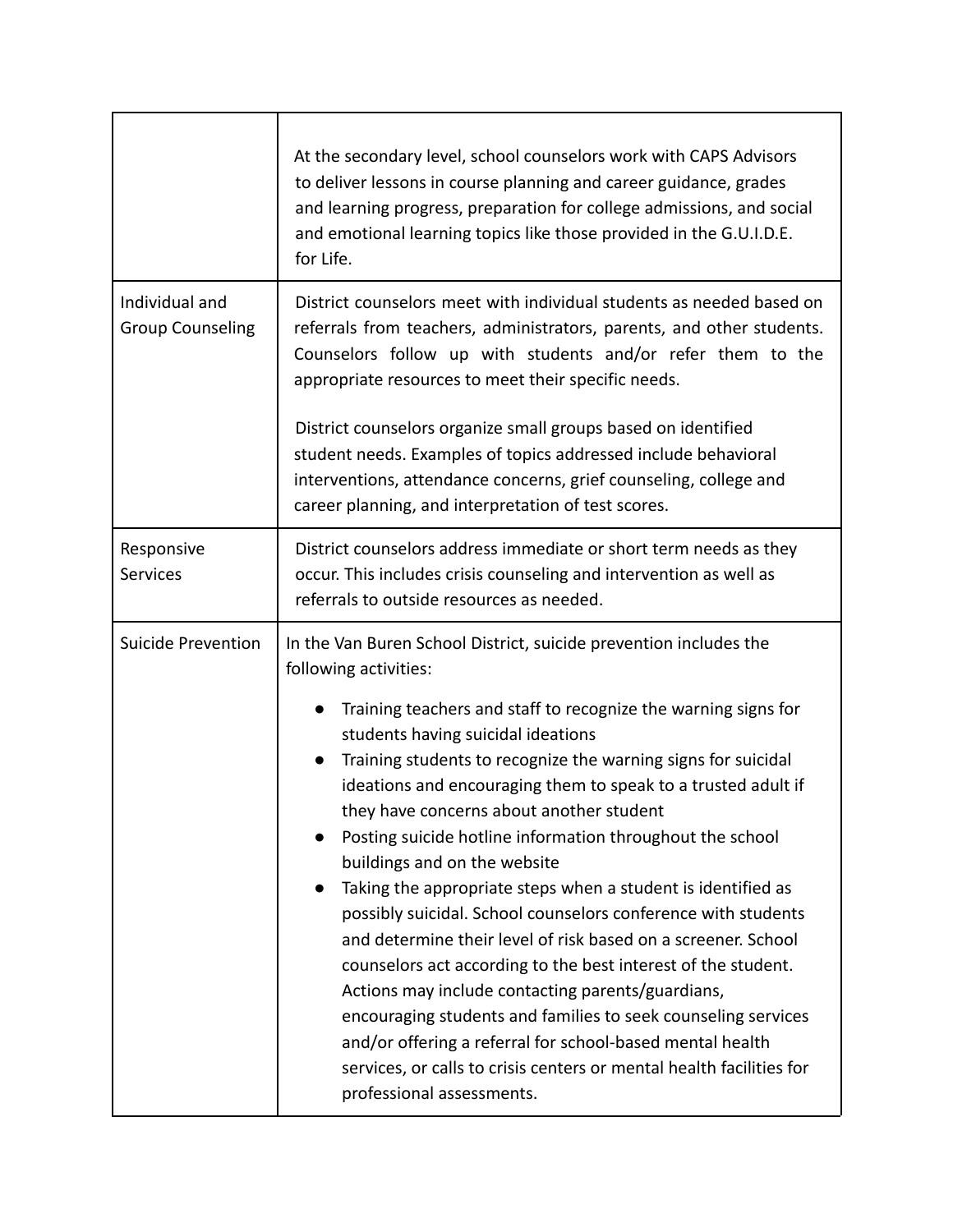| <b>Bullying Prevention</b> | In the Van Buren School District, bullying prevention<br>includes the following activities:                                                                                                                                                                                                                                                                                                                                                                                                                                                                                                                                            |  |
|----------------------------|----------------------------------------------------------------------------------------------------------------------------------------------------------------------------------------------------------------------------------------------------------------------------------------------------------------------------------------------------------------------------------------------------------------------------------------------------------------------------------------------------------------------------------------------------------------------------------------------------------------------------------------|--|
|                            | Training teachers and staff to recognize and respond to<br>bullying.<br>Training students to recognize bullying and speak out to an<br>adult for assistance if they are being bullied themselves or on<br>behalf of another student.<br>Providing access to the STOPIt online reporting tool. STOPit<br>can be accessed through the district website or through the<br>downloadable app. Students can use this anonymous tool if<br>they or a peer is facing a personal crisis or experiencing<br>bullying or abuse. Administrators and counselors receive the<br>information that is reported and address each report<br>accordingly. |  |
| Dropout<br>Prevention      | In the Van Buren School District, students who are at-risk of dropping<br>out of school must have a conference with a counselor and<br>administrator. At that conference, students are asked a series of<br>questions, including but not limited to:                                                                                                                                                                                                                                                                                                                                                                                   |  |
|                            | Why are you thinking of dropping out of school?<br>What are some of the barriers that might keep you from<br>staying in school?<br>• What school programs or classes have you enjoyed the most?<br>• What school programs or classes have you enjoyed the least?<br>Are there adults in the school who might help you continue<br>to attend school?<br>What are your plans if you leave school?<br>Is there anything that we as the school can do to support you<br>staying in school?                                                                                                                                                 |  |
|                            | Depending upon the situation, students are then walked through<br>the options they have if they will stay in school. This includes the<br>River Valley Virtual Academy, the ability to participate in virtual<br>learning, or a modified school day. The district seeks to work with<br>students and their situations to get them to graduation.                                                                                                                                                                                                                                                                                       |  |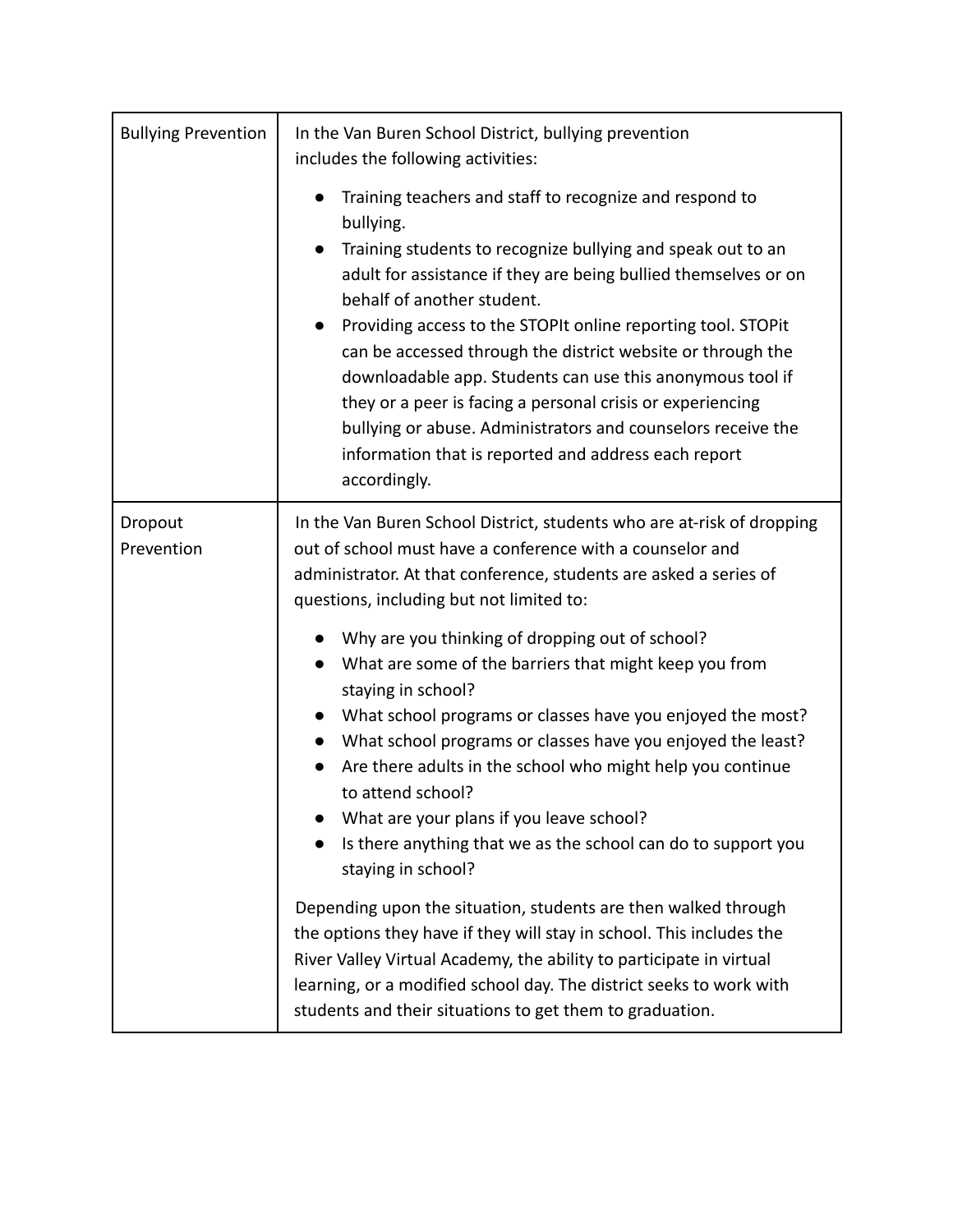# **Indirect Services**

| Consultation                    | District counselors meet with other stakeholders on behalf of<br>students. This can include parents or guardians, school staff,<br>and/or other community agencies. By consulting with these other<br>sources, counselors help make decisions on how to best serve<br>students academically, behaviorally, and emotionally.                                                                                                                                                                                                      |  |
|---------------------------------|----------------------------------------------------------------------------------------------------------------------------------------------------------------------------------------------------------------------------------------------------------------------------------------------------------------------------------------------------------------------------------------------------------------------------------------------------------------------------------------------------------------------------------|--|
| <b>Referrals</b>                | District counselors refer to outside resources to help ensure student<br>success. These resources include school-based mental health services<br>or mental health facilities, and governmental agencies that address<br>child maltreatment.                                                                                                                                                                                                                                                                                      |  |
| <b>Decision Making</b><br>Teams | District counselors serve as contributing members of<br>decision-making teams that help determine appropriate actions for<br>individual students and groups of students, including but not limited<br>to:<br>Section 504<br>Response to Intervention<br>Advanced Placement and Gifted and Talented<br>English Language Learners<br>$\bullet$<br>Parental Involvement<br>$\bullet$<br><b>School Leadership Teams</b><br>$\bullet$<br><b>Special Education</b><br><b>Career and Technical Education</b><br><b>Attendance Teams</b> |  |

# **Administrative Activities of Counselors**

| Coordination of<br>Programs and<br>Data Input | District counselors are coordinators of the following<br>programs:<br>• Parental Involvement<br>Master Scheduling (Secondary)<br>$\bullet$<br>• Student Success Plans (Secondary) |
|-----------------------------------------------|-----------------------------------------------------------------------------------------------------------------------------------------------------------------------------------|
| Chairing<br>Committees and<br>Meetings        | District counselors are chairs of the following committees and<br>meetings: - Parental Involvement                                                                                |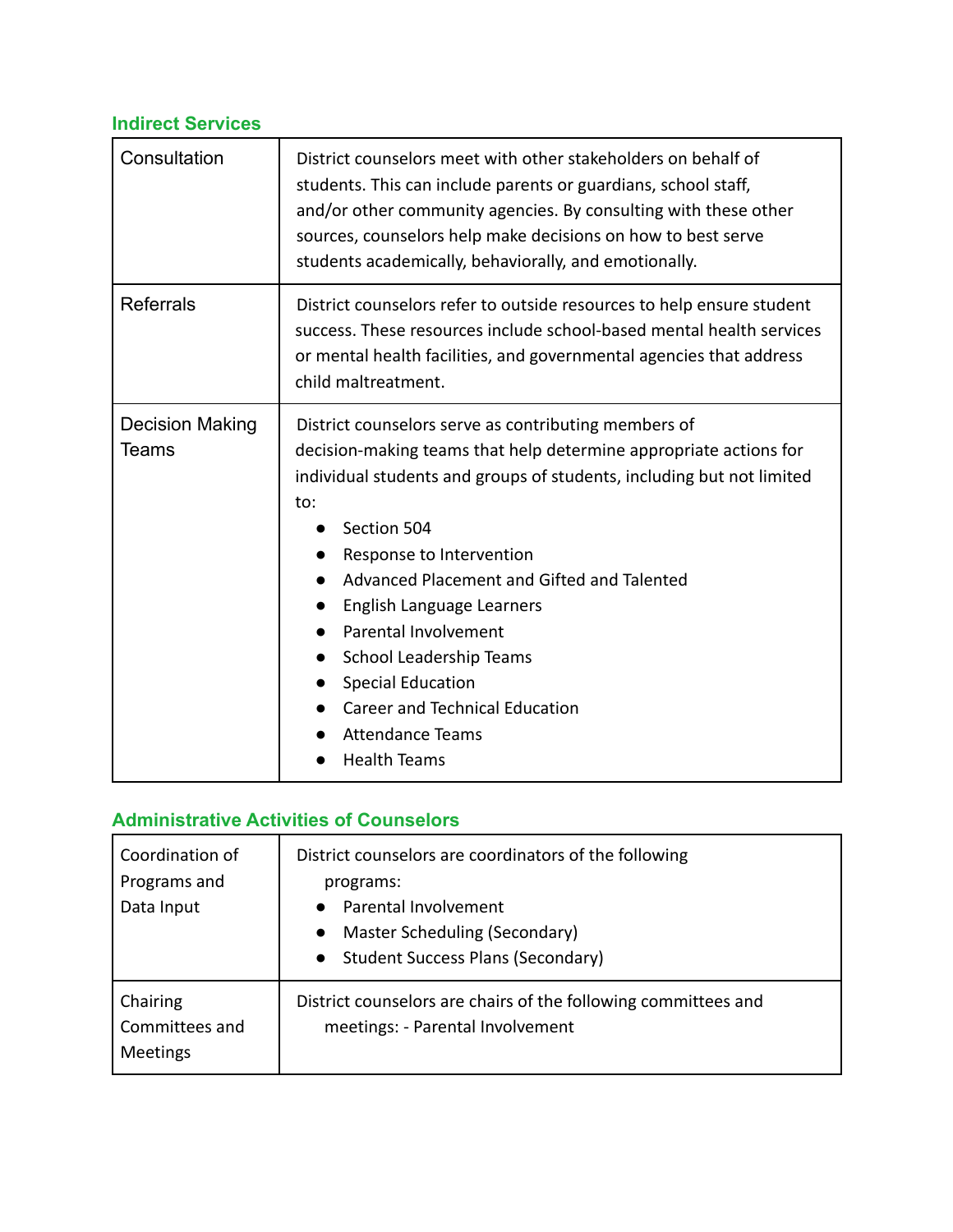| <b>Duties</b> | District counselors do not have any required duties in which they |
|---------------|-------------------------------------------------------------------|
|               | supervise students in common areas.                               |

### **Orientation and Transition Activities**

Van Buren School District provides the following activities to help students transition between buildings and/or into a new school:

- When students are transitioning from one building to another, the school the students are moving to will send counselors, teachers, and other representatives to the school the students will be coming from.
- Open House activities are held on all campuses before the beginning of the school year and give an opportunity for parents and students to meet teachers and become acquainted with the school building.
- New students who come to the school at any point in the school year meet with the counselors and are then paired with another student who helps them learn their way around the school and becomes a peer buddy and a point of contact. The counselors follow up with new students periodically to ensure a successful transition.

| <b>MONTHLY ACTIVITIES</b> |                                                                                         | <b>CONTINUOUS ACTIVITIES</b>  |
|---------------------------|-----------------------------------------------------------------------------------------|-------------------------------|
| August                    | Back to School Open House - District                                                    | Advisory - VBFA               |
| September                 |                                                                                         | <b>CAPS-VBHS</b>              |
| October                   | <b>Bullying Prevention Campaign - District</b><br>Parent/Teacher Conferences - District | Impact/Snack Packs - District |
| November                  |                                                                                         |                               |
| December                  | Angel Tree - District                                                                   |                               |
| January                   |                                                                                         |                               |
| February                  |                                                                                         |                               |
| March                     | <b>Transition Days - District</b><br>Parent/Teacher Conferences - District              |                               |
| April                     | <b>Transition Days - District</b>                                                       |                               |

#### **Annual Calendar Overview**